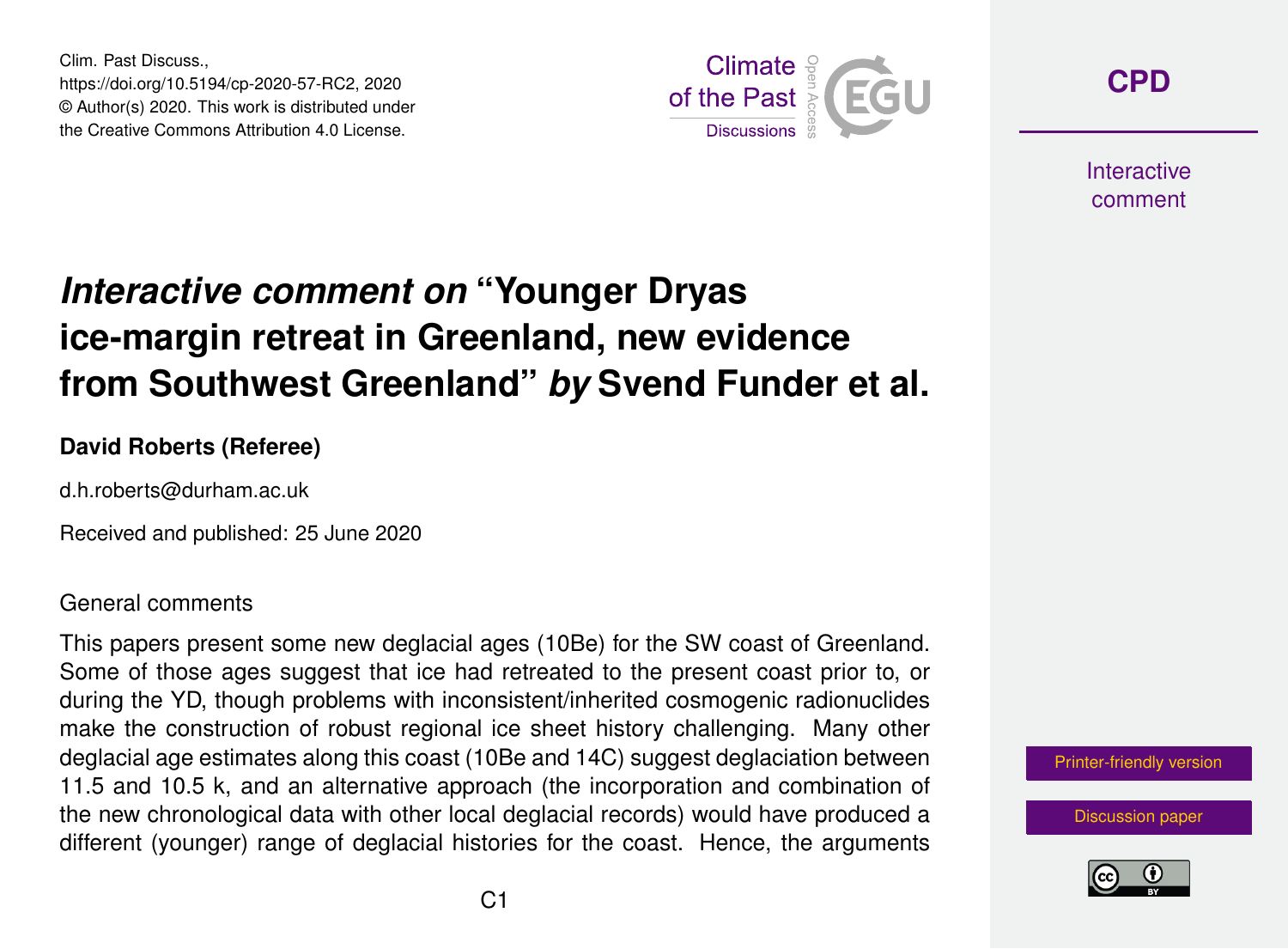relating to YD ice extent would have been somewnat different to the conclusions made in the paper.

The discussion element of this paper provides a useful review of the possible extent of the GrIS pre and during the YD, and assesses some of the driving mechanisms (oceanic and atmospheric) that may have driven GrIS oscillation. However, the first part of the paper, the deglaciation of the SW sector of the GrIS, becomes divorced from the later 'review ' element of the paper, and given the problems with inheritance and the mismatch with other coastal deglacial ages this needs to be addressed.

### Specific comments

Abstract: The abstract would benefit from more detail relating to the present study. Why is the GrIS margin being situated on the inner shelf unexpected? As is demonstrated later, the position of the GrIS margin during the YD is poorly constrained in Greenland, but ice has often been shown to be on the inner shelf/near coast during the YD.

Li 39: 'During the YD the GrIS in most areas had its margin on the shelf' ..... this contradicts the abstract.

Li 40: What is the rationale behind choosing these six sites in the SW? What are the key aims of this paper - to provide a detailed analysis of these new sites, or to provide a review of the YD in Greenland? The paper is more focussed on the second of these aims and is unbalanced because of this.

Li 51: 'younger stratified aquatic sediments'. . ..please provide details.

Li 60-64: Based on pre-existing work (10Be/14C) the retreat of the ice to the coast is fairly well constrained to 11.5 to 10.5ka. The new sites are effectively also at the coast. At best they will reinforce our knowledge of the timing ice retreat to the coast but how will they help with the YD question? Ideally, you really need offshore cores and 14C samples to answer the YD question.

Figure 1(b) does not provide enough detail on the location of the sites. Add a more

Interactive comment

[Printer-friendly version](https://cp.copernicus.org/preprints/cp-2020-57/cp-2020-57-RC2-print.pdf)

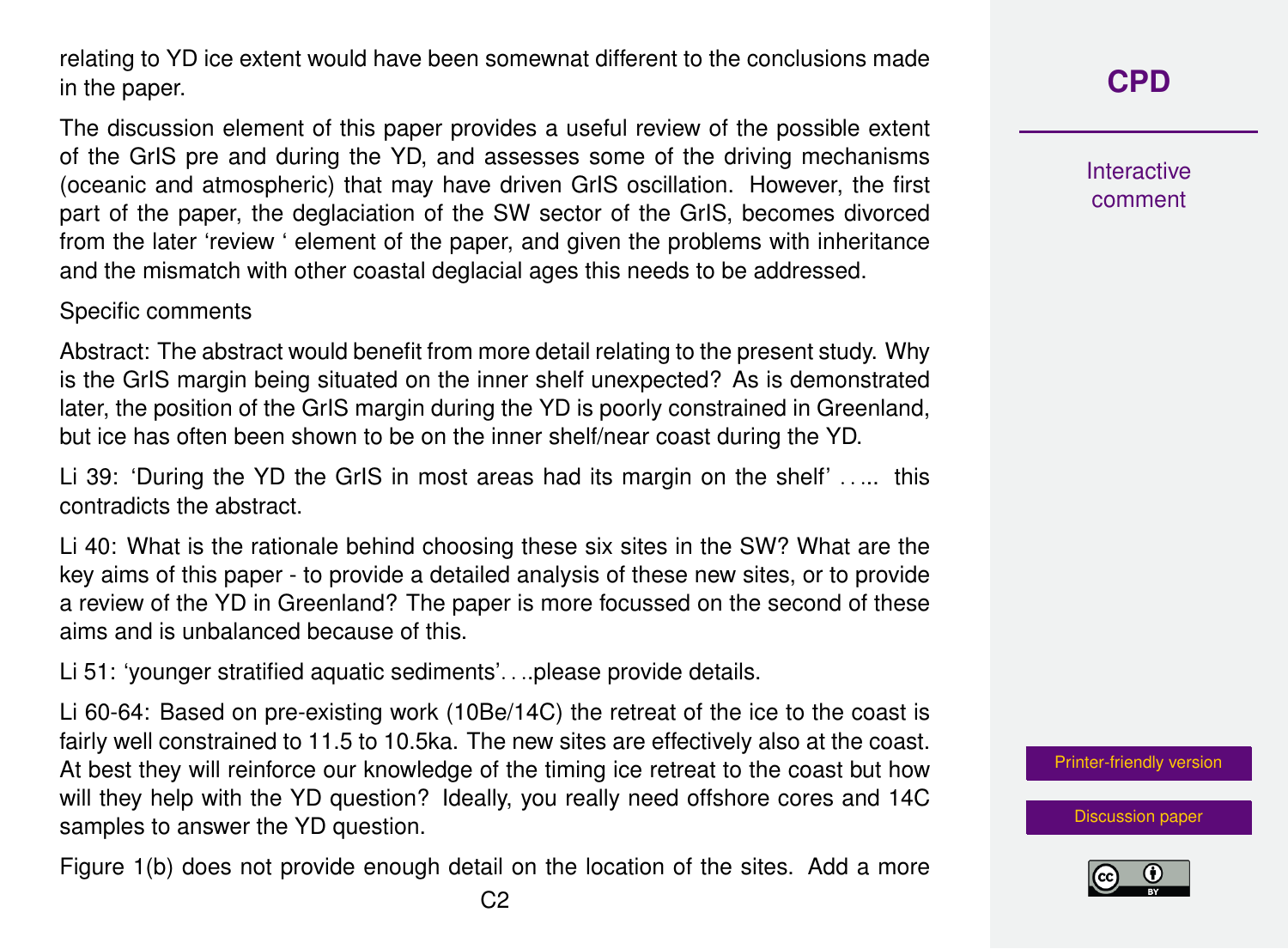detailed map. Perhaps split the area north and south. Spatially (a few km's), many of these sites are at the coast and very close to pre-existing sites that have been dated. Do they provide the necessary lateral extent to effectively differentiate deglacial ages?

Li 130-132: 'therefore consider a spread of old ages as "inheritance outliers", while the mean of clustered younger ages gives the most reliable deglaciation age'. Inheritance does cause problems, not least because all the samples could be affected by inheritance and it cannot be quantified in any of the samples. Perhaps a more statistically robust approach to this (e.g. Jones et al. 2019 or Roberts et al., 2020 - Uncertainty weighted means/Chi-squared/extreme studentised deviation test) would provide an alternative framework for assessing the outliers?

Have the author also thought about combining their new data with pre-existing ages to provide more robust local datasets. It's a question of the lateral extent (spatial) and rate of retreat (temporal), but it is worth considering and could provide an alternative framework for deglaciation (to compare against).

Li 136- 148: Buksefjord - deglacial age of 12.3  $\pm$  0.2 ka in mid-Younger Dryas (based on two ages) – this is much older than all other reported sites locally (10.7 to 11.4 ka). So, this could be inheritance, or deglaciation in the skaegaard (where is this?) indicates that the fjord glaciers lingered in their troughs while the adjacent coastal areas became ice free - the uncertainty makes it difficult to know which.

Li 149-160: Fiskenæsset deglaciated at 13.3 $\pm$  0.5 ka – a robust set of samples that point to pre YD deglaciation. Local deglaciation previously reported at 10.6 - 10.5 ka. 'Even though these ages are minimum constraints for deglaciation, it is not likely that they postdate the deglaciation of the outer archipelago with 2000 years. This indicates that also here the major outlet glaciers reached the inner shelf, while adjacent areas had been ice free for some time'... Please explain this concept further for the benefit of the reader, as their does not seem to be any evidence presented to support this statement.

**[CPD](https://cp.copernicus.org/preprints/)**

Interactive comment

[Printer-friendly version](https://cp.copernicus.org/preprints/cp-2020-57/cp-2020-57-RC2-print.pdf)

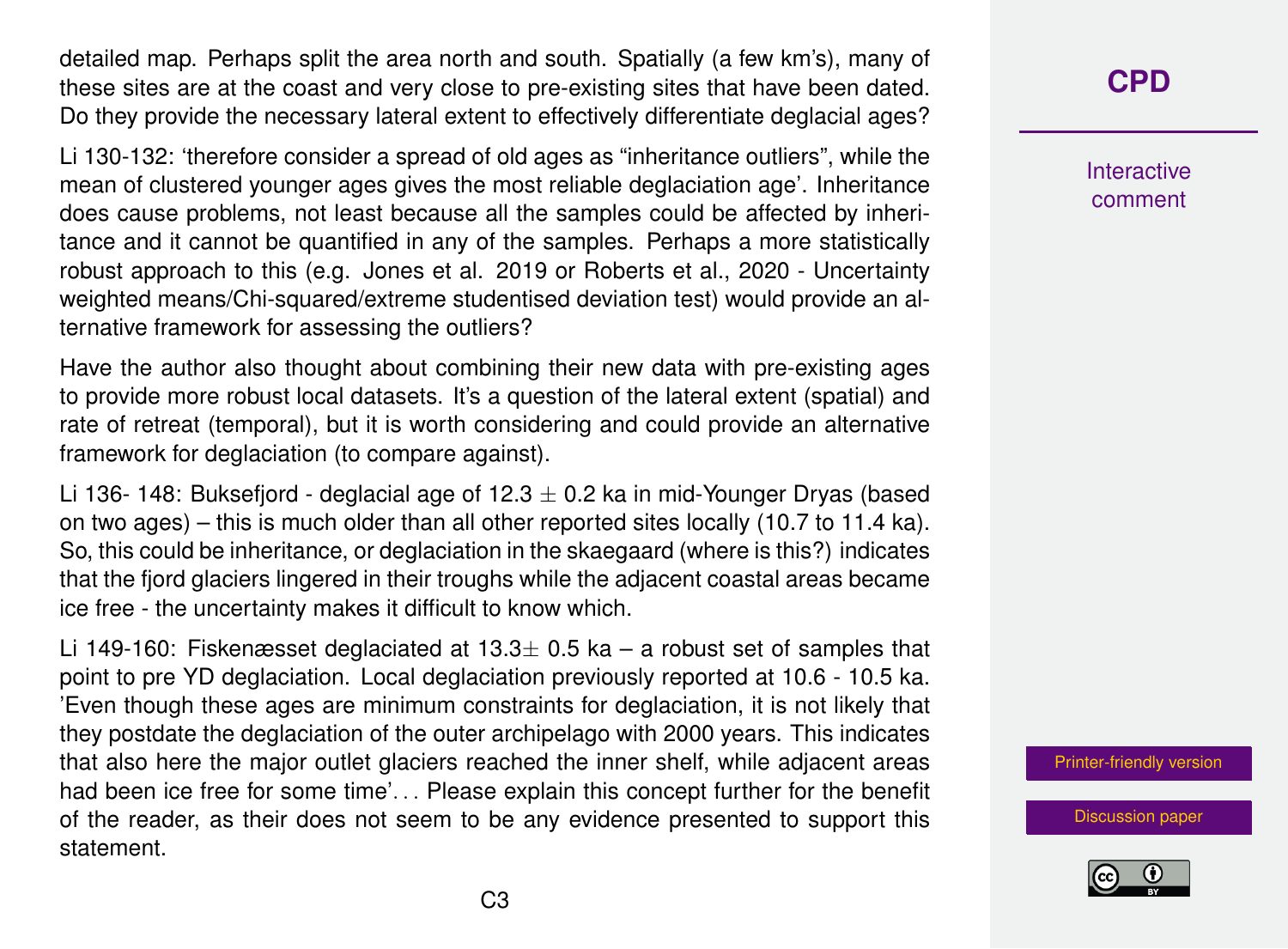Li 162 – 169: Ravns Storø – a mixed set of ages with the two youngest providing an age of  $11.7\pm0.2$  of deglaciation (post YD).

Lin171- 177: Avigaat - A large spread of ages 13.7  $\pm$  1.1, 12.0  $\pm$  0.5 and 10.3  $\pm$  2.5 ka giving an average of 12.0  $\pm$  1.6. A local 14C age of provide an age 11.3 cal. Kyrs BP (possible mid YD deglaciation, but his is very poorly constrained).

Li 179 – 193: Paamuit – deglaciation at 12.2  $\pm$  0.2 ka (robust set of ages) ice-margin retreating from the inner shelf in mid-Younger Dryas. This probably overlaps within error with the Kuanersoq age of 11.7 ka (please clarify), though 12.2 ka is older that other local deglacial ages  $(11.2 - 11.0 \text{ ka})$ . 'we suggest that an ice stream in the Kuanersoq trough remained at the inner shelf while the adjacent coastal areas became ice free'. Based on the site descriptions provided and figure 1 it is very difficult for the reader to follow or substantiate this.

Li 195 – 204: Sermiligaarsuk deglaciation at 10.9  $\pm$ 2.3 ka based on one date. Only one other local deglacial date (9.7 cal. ka BP) - post YD deglaciation

It is worth noting that all these sites are essentially at the present coast. None of them give a consistent pattern for the timing of deglaciation from the inner shelf to the present day coastline. So, it is very difficult to make inferences about the behaviour of the GrIS pre or during the YD. What would happen if these new ages where averaged with other local deglacial ages? It would give a very different picture.

#### Discussion

Li207-225: There is some evidence here to suggest ice withdrawing from the inner shelf pre or during the YD, but the 10Be ages are inconsistent. The arguments relating to ice steams sitting in the troughs later than the peripheral interstream areas along the coast makes glaciological sense, but is not really substantiated in any way in this paper.

Li227 – 248: This section provides a good overview the deglacial history of some other

Interactive comment

[Printer-friendly version](https://cp.copernicus.org/preprints/cp-2020-57/cp-2020-57-RC2-print.pdf)